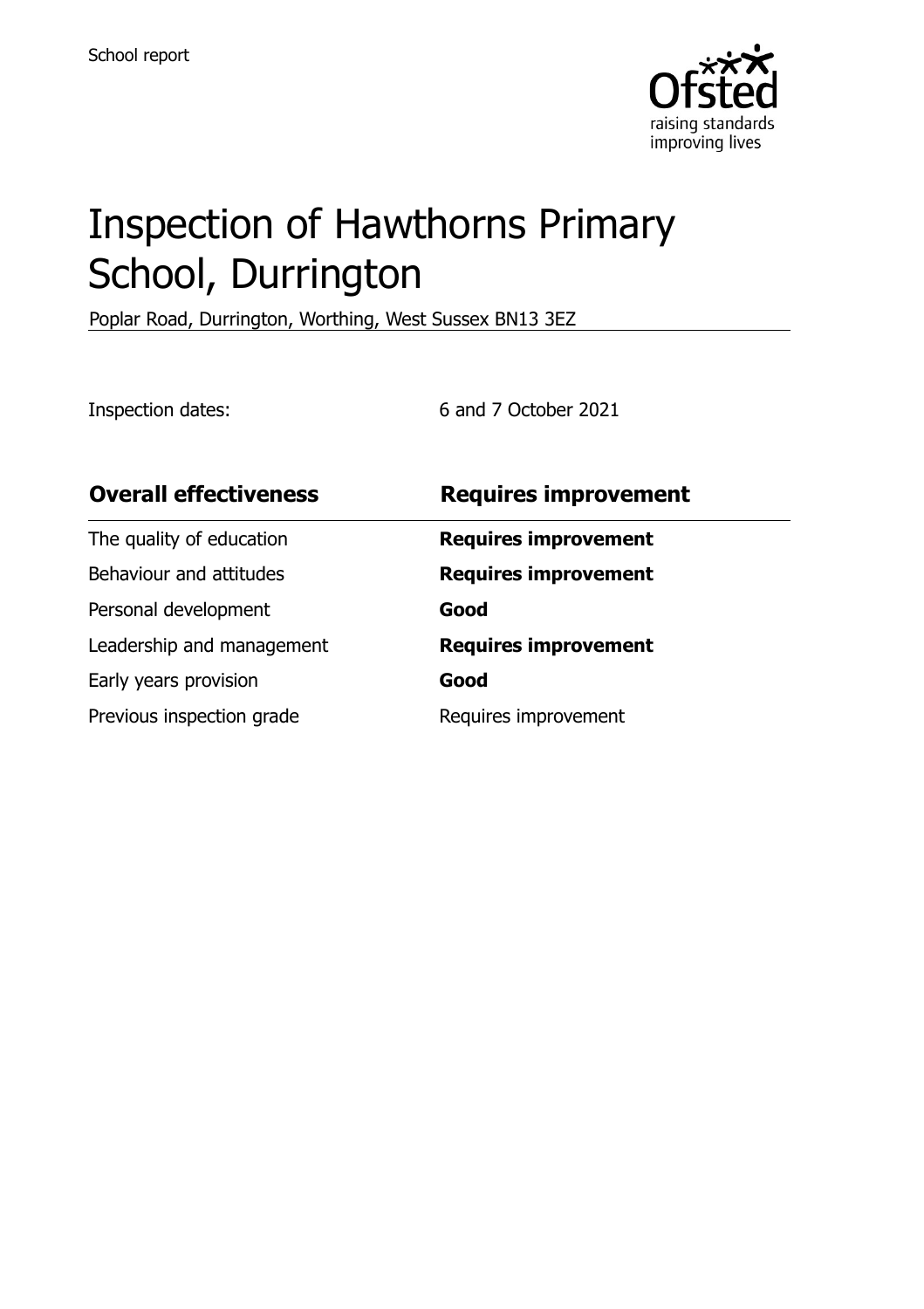

#### **What is it like to attend this school?**

Pupils enjoy coming to this small, caring school. Everyone is welcomed at Hawthorns. This means that pupils feel happy and safe. One boy who spoke with inspectors said: 'Everyone is different, but everyone is treated equally.'

Many pupils are positive about learning, but not all. Children in early years and pupils in key stage 1 behave well. However, some pupils in key stage 2 sometimes lack concentration and are easily distracted. As a result, behaviour is not yet consistently good and it sometimes gets in the way of learning.

Pupils say that it is quite rare for children to be unkind to each other. When it happens, it is dealt with quickly by staff. A parent who spoke with inspectors during the inspection confirmed this by saying: 'Bullying used to be a problem here, but since the new headteacher came it is nipped in the bud.'

Pupils enjoy a wide range of clubs. These include clubs for football, gymnastics, dance, drama and cooking, and the 'green fingers' club where pupils help to improve the school grounds. One pupil excitedly told the lead inspector that he could not wait to go this club after school.

#### **What does the school do well and what does it need to do better?**

The headteacher and her senior leadership team have made improvements to many aspects of the school since they took up their posts just after the previous inspection. The curriculum is one of the areas that leaders have developed. Each subject is planned well because leaders have given careful thought to what they want pupils to learn and when. This means that pupils get better at subjects as they move through the school. Children in Nursery and Reception get off to a good start. As a result, they have the knowledge they will need for future learning. For example, pupils in key stage 1 have a good knowledge of geography because of what they learned in early years.

Subject leadership across the school is not yet consistent. This is because some subject leaders need further development. Teaching is not always successful in ensuring that the curriculum is taught well enough in every subject. This is because some teachers' understanding of good practice in teaching is still developing. This means that some lessons are not tailored well enough to meet the needs of all pupils. Consequently, some children become distracted and behaviour deteriorates.

Reading is important at the school. There are many opportunities for children in Nursery and Reception to listen to stories, poems and nursery rhymes. This helps to instil a love of reading in pupils from an early age. A well-planned phonics programme means that pupils learn to read quickly. Books are closely matched to the sounds that pupils know. Careful monitoring helps leaders to identify pupils who are not keeping up with the programme. These pupils are supported well through additional phonics sessions. The school has a range of high-quality books, which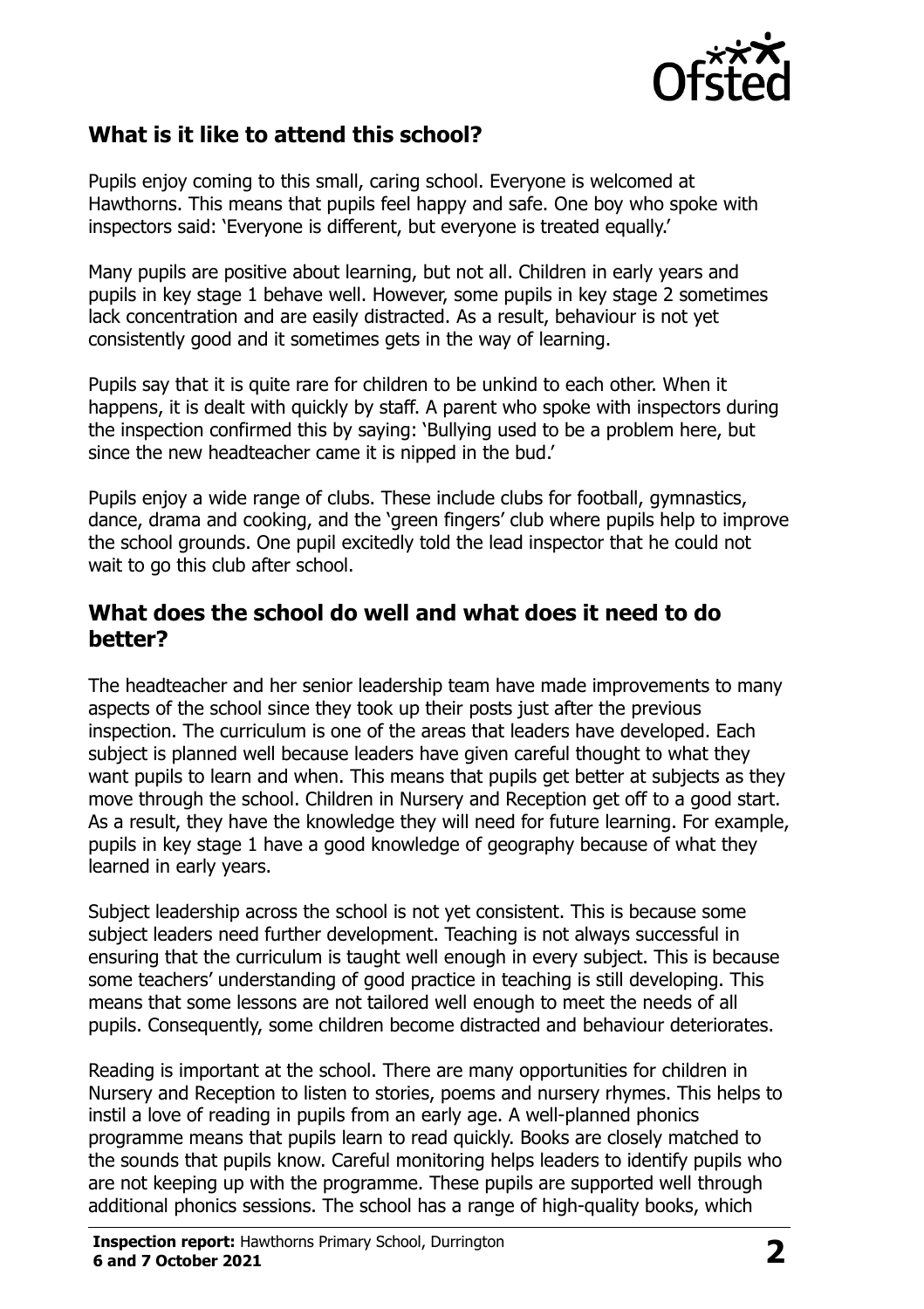

means that pupils can read books that are interesting and engaging as they become more fluent. Pupils are given incentives to read daily, and many achieve this goal. One pupil described the benefits of reading by saying that: 'Teachers encourage us to read more, so we have more describing words to use in our written stories.'

Pupils with special educational needs and/or disabilities (SEND) are identified well here. The special educational needs coordinator (SENCo) is experienced and knowledgeable and has made significant improvements to the provision for pupils with SEND. This means that pupils receive the help they need. One parent who spoke with the lead inspector said: 'The SENCo goes above and beyond for children.' Despite this, teaching is not always tailored so that it meets these pupils' needs well enough in lessons.

The personal development of pupils is a strength of the school. Leaders have begun to change the culture at Hawthorns. They have done this by ensuring that pupils are fully involved in all parts of school life. The ambassadorship programme encourages pupils to get fully involved at the school. This leads to pupils taking ownership of projects and becoming more responsible. For example, a Year 6 pupil was in the middle of setting up a guitar club for pupils who wanted to play the instrument.

Governance has been strengthened since the previous inspection. Support from the local authority has had a positive impact on governance. Governors know the school very well and have clear roles and responsibilities. They are committed to improving the school further. As a result, they provide plenty of challenge to leaders at the school, as well as supporting leaders' well-being and mental health.

## **Safeguarding**

The arrangements for safeguarding are effective.

There is a high level of care that permeates the school. Staff know pupils and their families well. They receive the appropriate safeguarding training. This means that they recognise the signs that could mean a pupil is at risk of harm or is being harmed.

Effective systems and processes mean that staff can quickly alert the designated safeguarding lead (DSL) if they are concerned about a pupil. This leads to swift and appropriate actions being taken by the DSL.

Leaders and those responsible for governance regularly monitor all aspects of safeguarding at the school.

#### **What does the school need to do to improve?**

#### **(Information for the school and appropriate authority)**

■ Teachers' pedagogical knowledge is inconsistent across the school. This means that the planned curriculum is not delivered well enough to meet the needs of all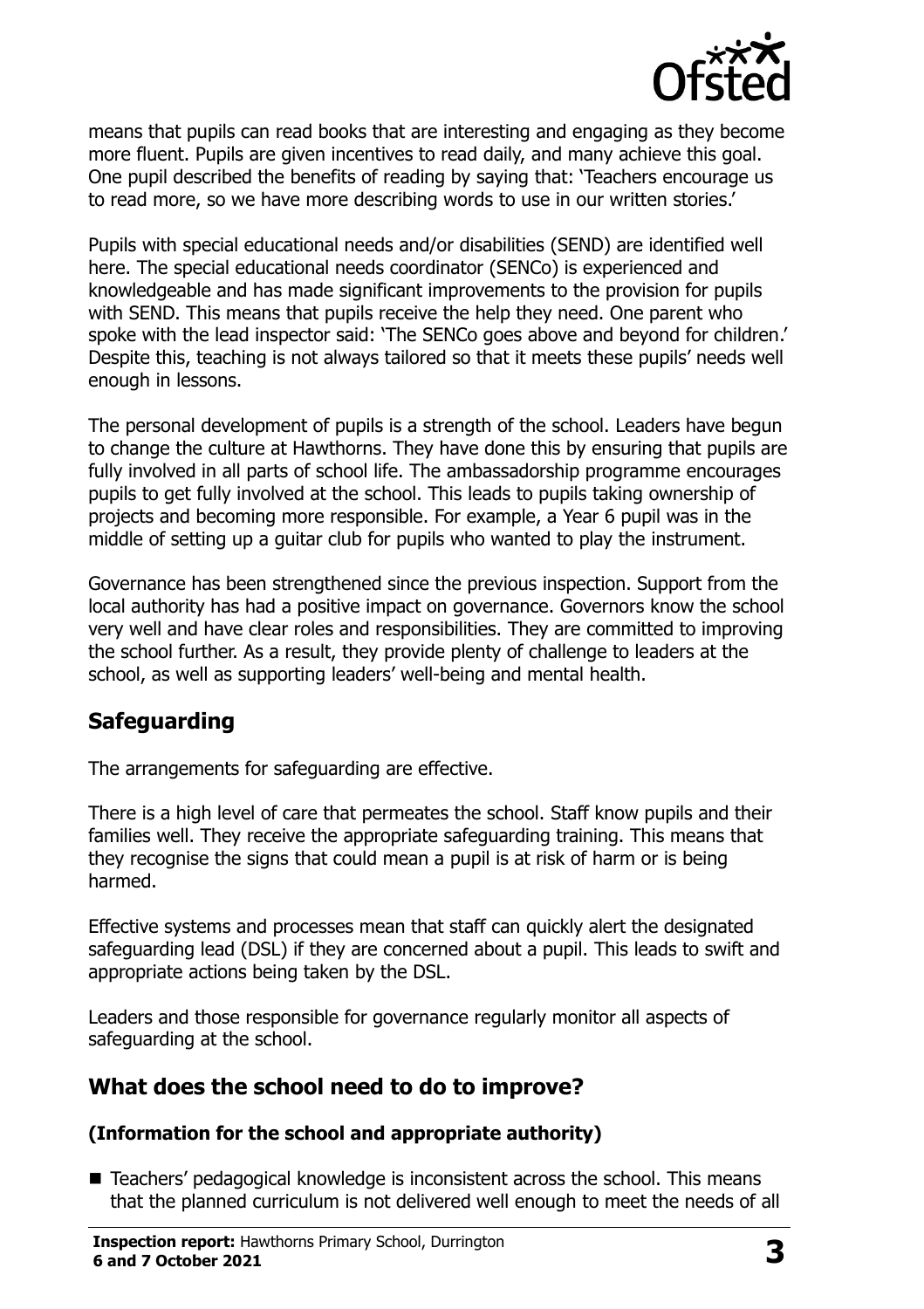

pupils. Leaders should ensure that subject leadership is strengthened, and that the appropriate training is provided to teachers so that their pedagogical knowledge improves.

#### **How can I feed back my views?**

You can use [Ofsted Parent View](http://parentview.ofsted.gov.uk/) to give Ofsted your opinion on your child's school, or to find out what other parents and carers think. We use information from Ofsted Parent View when deciding which schools to inspect, when to inspect them and as part of their inspection.

The Department for Education has further quidance on how to complain about a school.

If you are the school and you are not happy with the inspection or the report, you can [complain to Ofsted.](http://www.gov.uk/complain-ofsted-report)

#### **Further information**

You can search for [published performance information](http://www.compare-school-performance.service.gov.uk/) about the school.

In the report, '[disadvantaged pupils](http://www.gov.uk/guidance/pupil-premium-information-for-schools-and-alternative-provision-settings)' refers to those pupils who attract government pupil premium funding: pupils claiming free school meals at any point in the last six years and pupils in care or who left care through adoption or another formal route.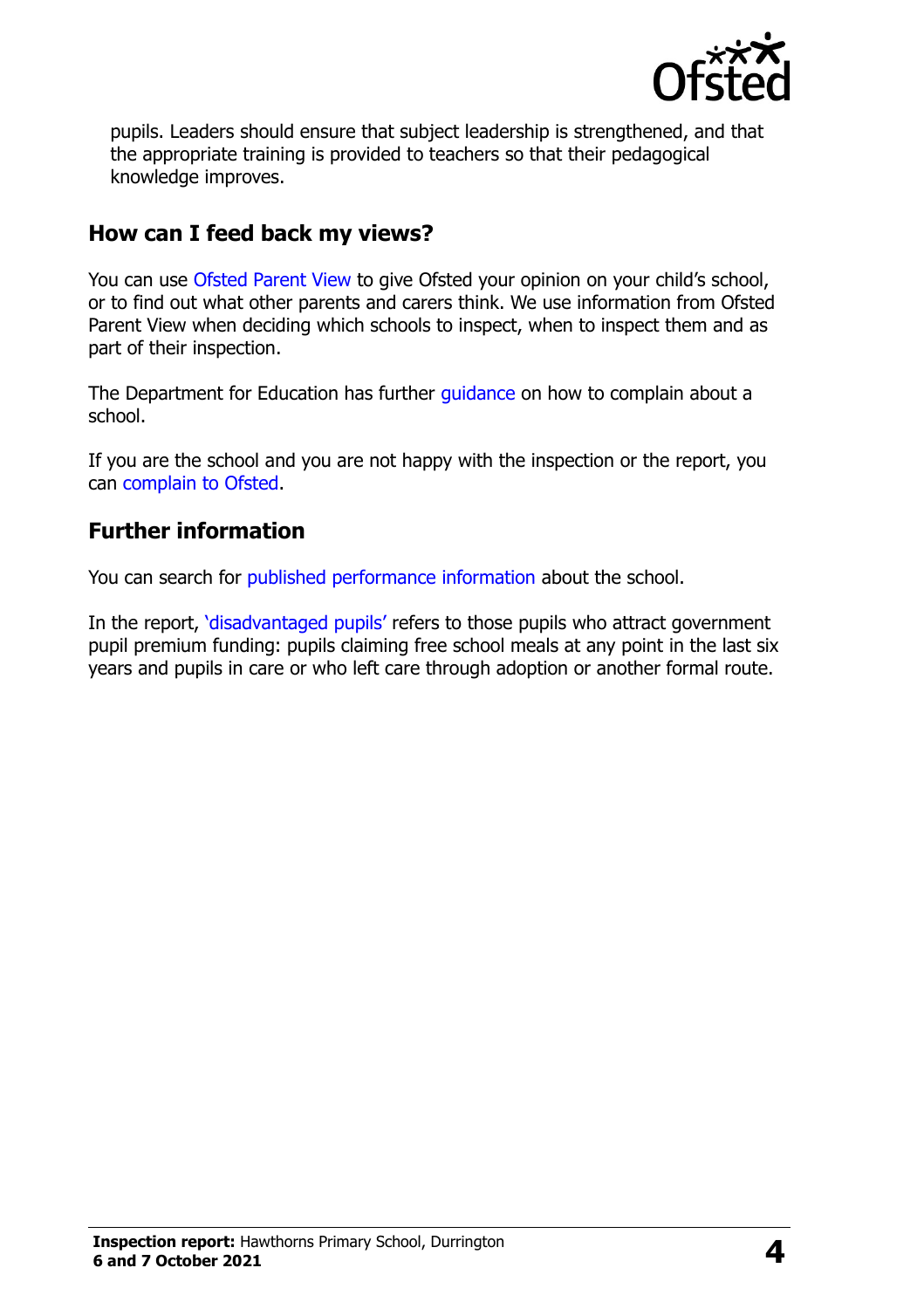

## **School details**

| Unique reference number             | 125950                                                             |
|-------------------------------------|--------------------------------------------------------------------|
| <b>Local authority</b>              | <b>West Sussex</b>                                                 |
| <b>Inspection number</b>            | 10203130                                                           |
| <b>Type of school</b>               | Primary                                                            |
| <b>School category</b>              | Community                                                          |
| Age range of pupils                 | 2 to 11                                                            |
| <b>Gender of pupils</b>             | Mixed                                                              |
| Number of pupils on the school roll | 139                                                                |
| <b>Appropriate authority</b>        | The governing body                                                 |
| <b>Chair of governing body</b>      | Karen Ashworth                                                     |
| <b>Headteacher</b>                  | Wendy Lawson                                                       |
| Website                             | www.hawthornsprimaryschool.co.uk                                   |
| Date of previous inspection         | 13 and 14 March 2018, under section 5<br>of the Education Act 2005 |

## **Information about this school**

- The headteacher and her senior leadership team have been appointed since the previous inspection in March 2018.
- The chair of the governing body, along with most of the other governors, have been appointed since the previous inspection in March 2018.
- The early years provision consists of a Reception class and Little Owls Nursery. The Nursery is in a separate building on the school grounds. It provides places for two- and three-year-olds.
- The Nursery has been temporarily moved into the school building because of flooding.
- $\blacksquare$  The school does not currently use any alternative provision.

## **Information about this inspection**

The inspectors carried out this inspection under section 5 of the Education Act 2005.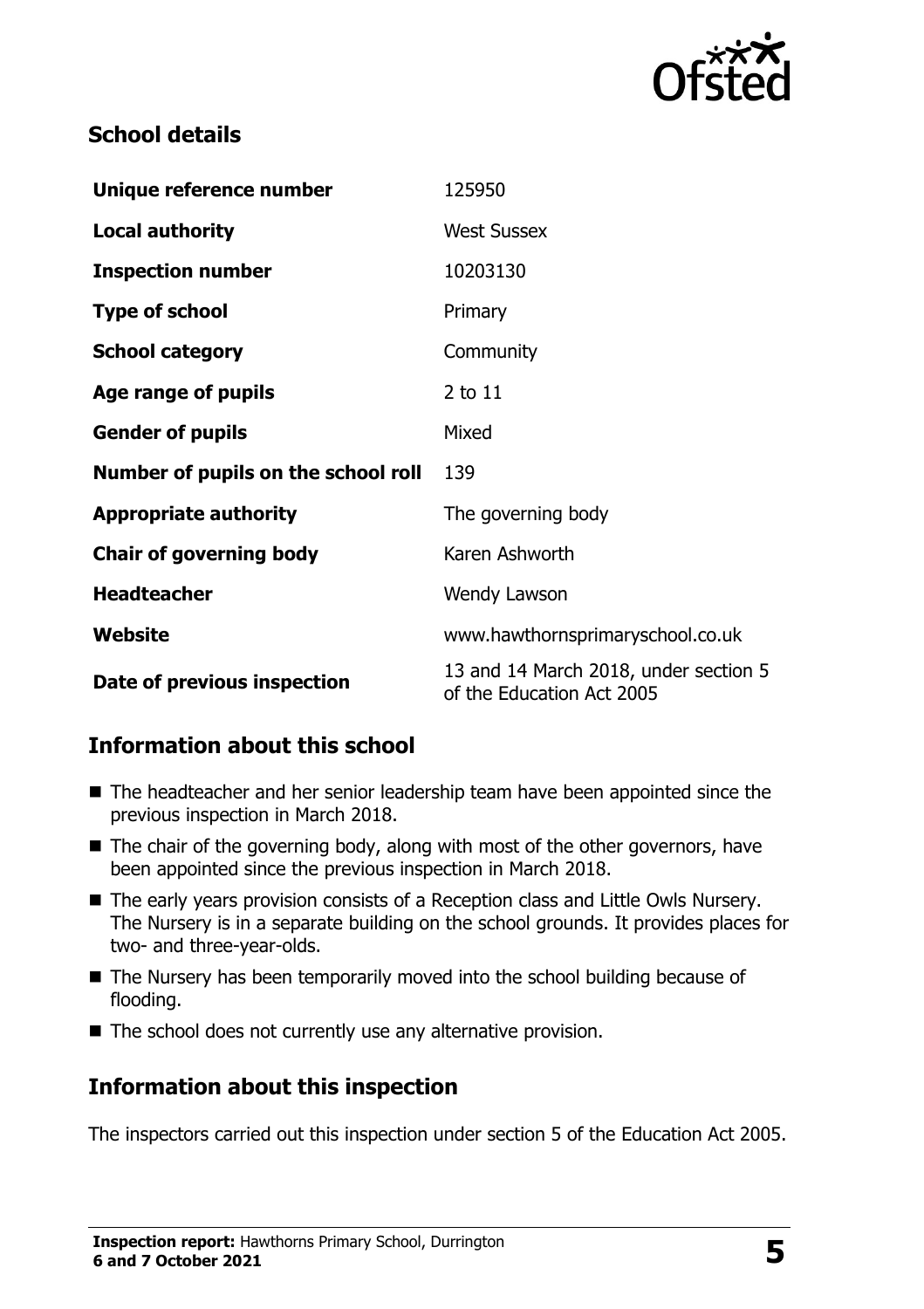

This was the first routine inspection the school had received since the COVID-19 pandemic began. Inspectors discussed the impact of the pandemic with school leaders, and have taken that into account in their evaluation.

- Inspectors did deep dives in reading, mathematics, physical education and geography. They discussed the curriculum with leaders, staff and pupils, visited lessons, looked at pupils' work and listened to pupils read.
- **Inspectors visited the early years provision, including the Nursery.**
- Inspectors met with senior leaders, staff, pupils and those with responsibility for governance, including the chair of the governing body. They met with representatives of the local authority.
- Inspectors met with the SENCo to discuss the provision for pupils with SEND.
- **Inspectors considered the 13 responses to the confidential staff survey. They** talked to parents and carers before the school day and took account of the 16 responses to Ofsted's Parent View questionnaire.
- To evaluate the effectiveness of safeguarding, inspectors viewed the school's website and policies, met with the DSL, spoke with pupils and staff, scrutinised school records of the safeguarding checks carried out on adults working at the school, and spoke with governors. Inspectors also scrutinised child protection records.

#### **Inspection team**

Shaun Jarvis, lead inspector **Her Majesty's Inspector** 

Debra Anderson **Ofsted Inspector**